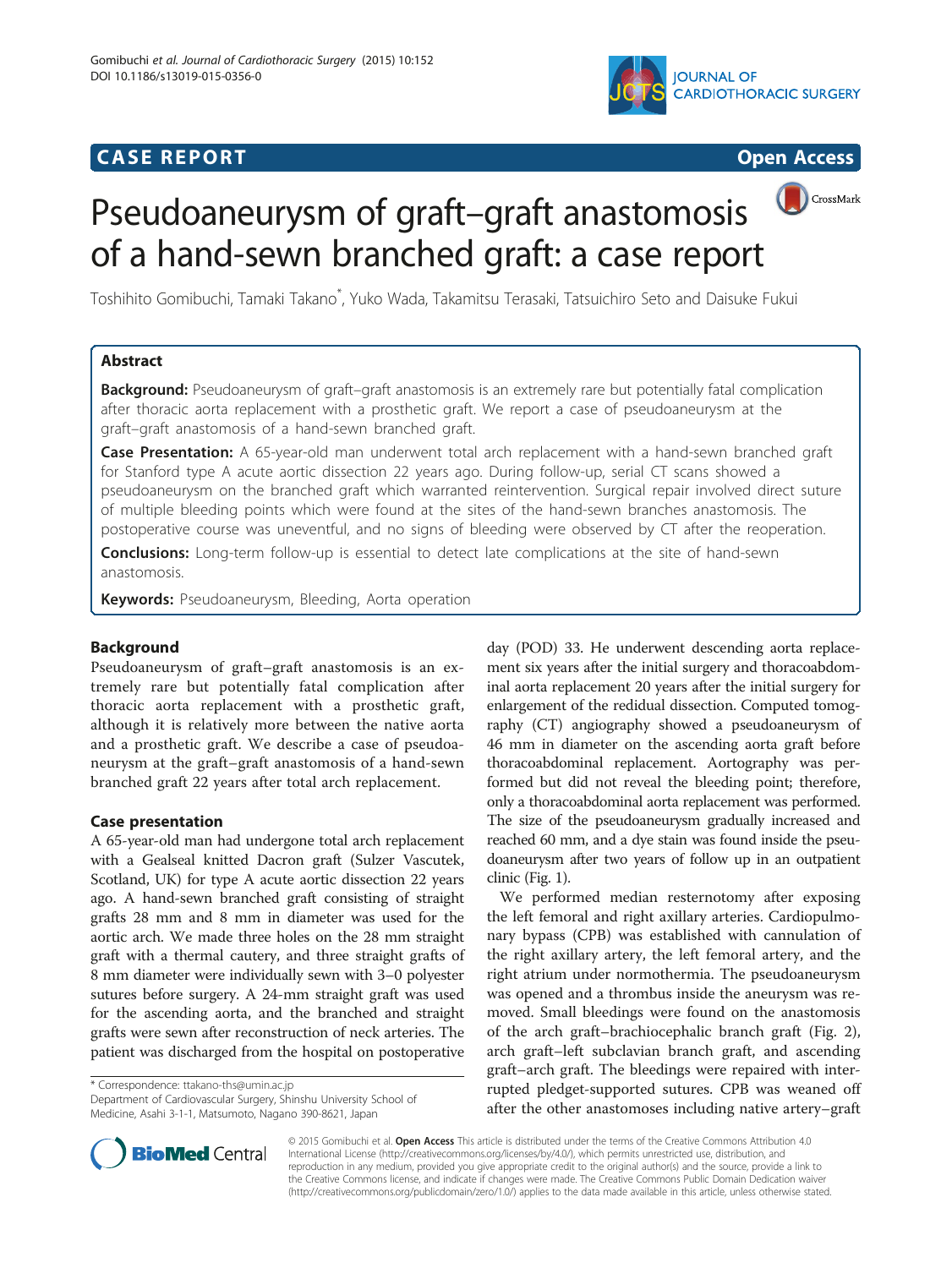anastomoses were carefully examined. CPB time was 89 min, and total operation time was 427 min.

No postoperative complications or neurological sequelae were observed. A CT angiogram showed no blood leakage on POD 13, and the patient was discharged from the hospital on POD 16.

## **Discussion**

Pseudoaneurysm of a graft–graft anastomosis long after thoracic replacement is extremely rare, and we could find no previous reports. It has been our practice to realize branched graft for the aortic arch by sewing small diameter grafts to a large diameter graft until the branched graft became commercially available. The Gelseal graft is a gelatin-sealed knitted Dacron graft and has been reported to dilate over time, but graft failure has not been reported [[1](#page-2-0)]. In the present case, the Dacron graft had been implanted for > 20 years and may have resulted in endothelialization and pannus ingrowth in the

flow lumen. In an animal study, the average pannus extension from the native aorta to the graft increased from 1–1.5 mm at seven days to 1–2 mm at 10 days and to 2–4 mm at 14 days after implantation in the descending thoracic aorta of a dog. On the 7- and 10-day grafts, 0–5 islands of endothelial-like cells were also found [\[2](#page-2-0)]. In another study, the flow surfaces were covered with uniform thin and glistening tissue and complete endotheliallike cell coverage eight weeks after implantation in the thoracic and abdominal aorta of a dog [[3\]](#page-2-0). These studies suggest that healing of the graft progresses over time. However, the luminal surface of the hand-sewn branched graft may not have been covered with patient tissue 20 years after the implantation, although we did not resect and histopathologically examine the graft in this case. Non-anastomotic false aneurysms in the middle portion of a vascular Dacron graft have been reported because of structural failure 12 years after femoral bypass [[4](#page-2-0)]. We found no signs of suture deterioration or infection in the present case, although material fatigue is suggested as a cause of pseudoaneurysm.

Thoracic re-entry via median sternotomy carries the risk of aneurysm injury and potentially fatal hemorrhage [[5\]](#page-2-0). We performed median resternotomy after exposure of the left femoral artery and vein and opened the pseudoaneurysm under CPB to avoid catastrophic bleeding. Full heparinization for CPB enabled us to detect a small bleeding and to confirm hemostasis after the repair, although an urgent start of CPB was not required in the present case. Endovascular options such as thoracic endovascular aortic repair are also possible if anatomically they are available [\[6](#page-2-0)]. We chose resternotomy because the bleeding point could not be detected by aortography.

Re-total arch replacement is preferable to bleeding repair because graft infection and material fatigue may not be neglected even when no signs of infection are observed. It was difficult to expose the graft completely because of adhesion, and we performed suture repair in the present case. Further, careful observation is mandatory, although the clinical course after surgery and CT showed no signs of bleeding or infection.

#### Conclusion

We report a case of the pseudoaneurysm of graft-graft anastomosis 22 years after total arch replacement. Longterm follow-up is essential to detect late complications at the site of hand-sewn anastomosis.

## Consent

Written informed consent was obtained from the patients for publication of this Case report. Copies of the written consent forms are available for review by the Editor-in-Chief of this journal.



<span id="page-1-0"></span>